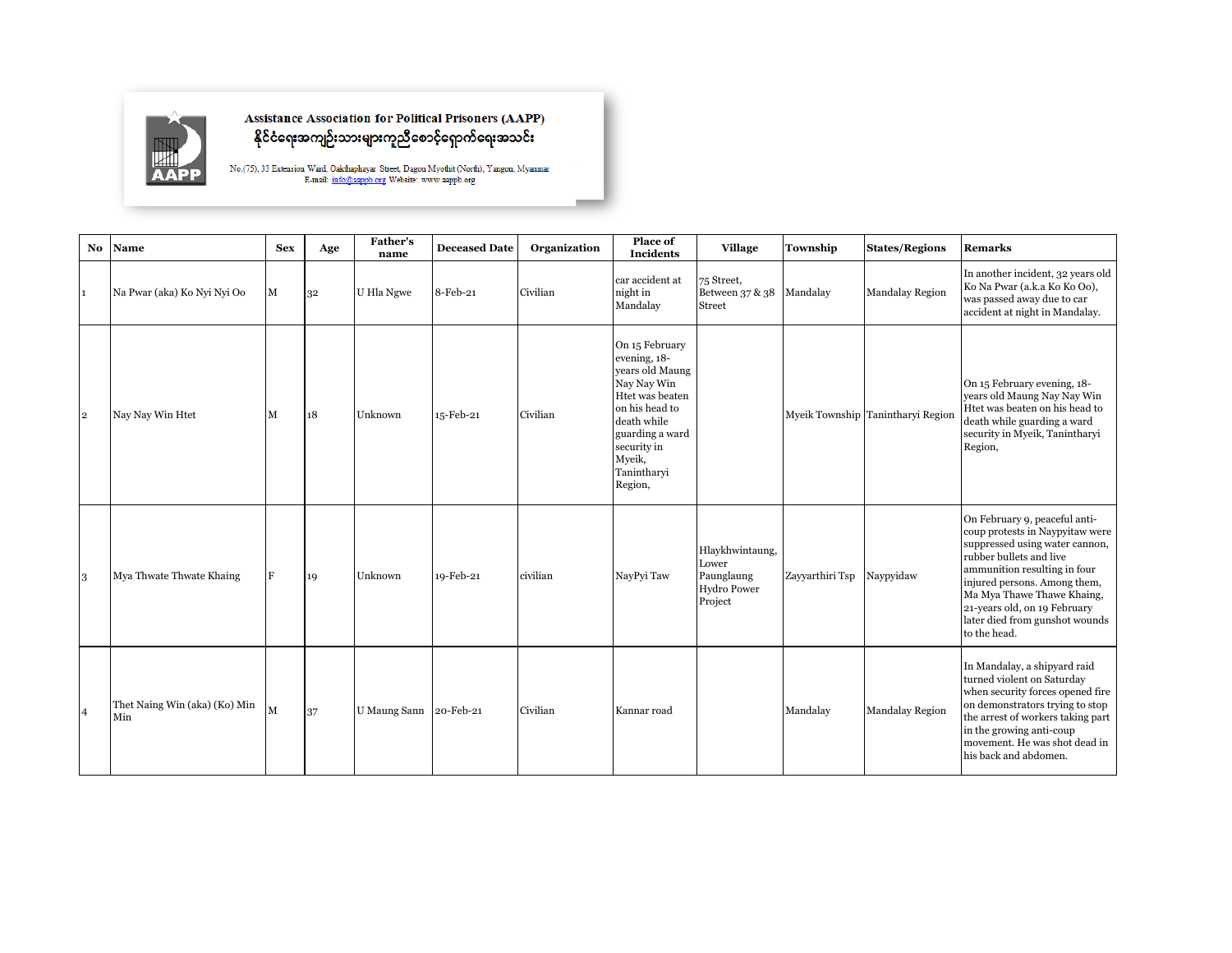| $\sqrt{5}$     | Wai Yan Htun                                              | м | 16 | Unknown                                             | 20-Feb-21 | Civilian           | Kannar road                                      |                                |                          | <b>Mandalay Region</b>  | In Mandalay, a shipyard raid<br>turned violent on Saturday<br>when security forces opened fire<br>on demonstrators trying to stop<br>the arrest of workers taking part<br>in the growing anti-coup<br>movement. He was shot in the<br>head, his head blown off,<br>pronounced dead on the spot.                                                                                                             |
|----------------|-----------------------------------------------------------|---|----|-----------------------------------------------------|-----------|--------------------|--------------------------------------------------|--------------------------------|--------------------------|-------------------------|-------------------------------------------------------------------------------------------------------------------------------------------------------------------------------------------------------------------------------------------------------------------------------------------------------------------------------------------------------------------------------------------------------------|
| 6              | Kyi Soe                                                   | М | 48 | Unknown                                             | 20-Feb-21 | Civilian           | Kannar road                                      |                                |                          | Mandalay Region         | Kyi Soe, 38 years old, died due<br>to head injuries caused by being<br>beaten during a demonstration<br>at Strand Road in Mandalay                                                                                                                                                                                                                                                                          |
| $\overline{7}$ | Tin Htut Hein                                             | M | 30 | Unknown                                             | 20-Feb-21 | Civilian           | (Ta) 15 Quarter                                  | (Ta) 15 Quarter                | Shwe Pyi Thar<br>Twnship | Yangon Region           | He was shot dead while<br>standing guard in Ta/15<br>Quarter, Shwepyithar township<br>in Yangon Region. According to<br>one source, three shots came<br>from a police car entering the<br>quarter and hit the victim's head.                                                                                                                                                                                |
| 8              | Yar Zar Aung                                              | М | 26 | Unknown                                             | 24-Feb-21 | Civilian           | Injury & Die In<br>Tamataw<br>hospital MDY       |                                | Mandalay                 | <b>Mandalay Region</b>  | 26 years old (Ko) Yar Zar Aung,<br>was arrested and detained in<br>Mandalay after being shot in the<br>knee during the brutal<br>crackdown on 20 February by<br>security forces. The crackdown<br>was in the Mandalay<br>Yadanarbon Shipyard of<br>Domestic Transportation, he<br>died on 24 February after<br>receiving no medical treatment<br>in the Mandalay Military<br>Hospital, Patheingyi Township. |
| 9              | <mark>Kyaw Htet Khine / Kyaw Htut</mark><br><b>Khaung</b> | M | 30 | U Khin Maung<br>Aye, + Daw San 28-Feb-21<br>San Aye |           | Worker Association | 41X42, 81x83<br>Road                             | 41X42, 81x83<br>Road           | Kyauk Si                 | <b>Mandalay Region</b>  |                                                                                                                                                                                                                                                                                                                                                                                                             |
| 10             | Pe Than @ Naw Ngo                                         | М | 35 | Unknown                                             | 28-Feb-21 | Civilian           | Dawai                                            | PuGawZune<br>village, Yayphyu  | Dawei                    | Tanintharyi<br>Division |                                                                                                                                                                                                                                                                                                                                                                                                             |
| $11\,$         | Than Win                                                  | М | 36 | Unknown                                             | 28-Feb-21 | Civilian           | Dawai                                            | KaYatpyin N<br>ward            | Dawei                    | Tanintharyi<br>Division |                                                                                                                                                                                                                                                                                                                                                                                                             |
| $12\,$         | Lwin Lwin Oo                                              | М | 33 | Unknown                                             | 28-Feb-21 | Civilian           | Dawai                                            | Pone Kyun ward                 | Dawei                    | Tanintharyi<br>Division |                                                                                                                                                                                                                                                                                                                                                                                                             |
| 13             | Banyar Aung                                               | м | 40 | Unknown                                             | 28-Feb-21 | Civilian           | Dawai                                            | Longlone/ Kyauk<br>Sin village | Dawei                    | Tanintharyi<br>Division |                                                                                                                                                                                                                                                                                                                                                                                                             |
| 14             | Hein Htut Aung                                            | М | 23 | Unknown                                             | 28-Feb-21 | Civilian           | Bowamyint,<br>Laydaunkkan<br>Rd,<br>Thingangyunn | 71 Ward                        | South Dagon              | Yangon Region           |                                                                                                                                                                                                                                                                                                                                                                                                             |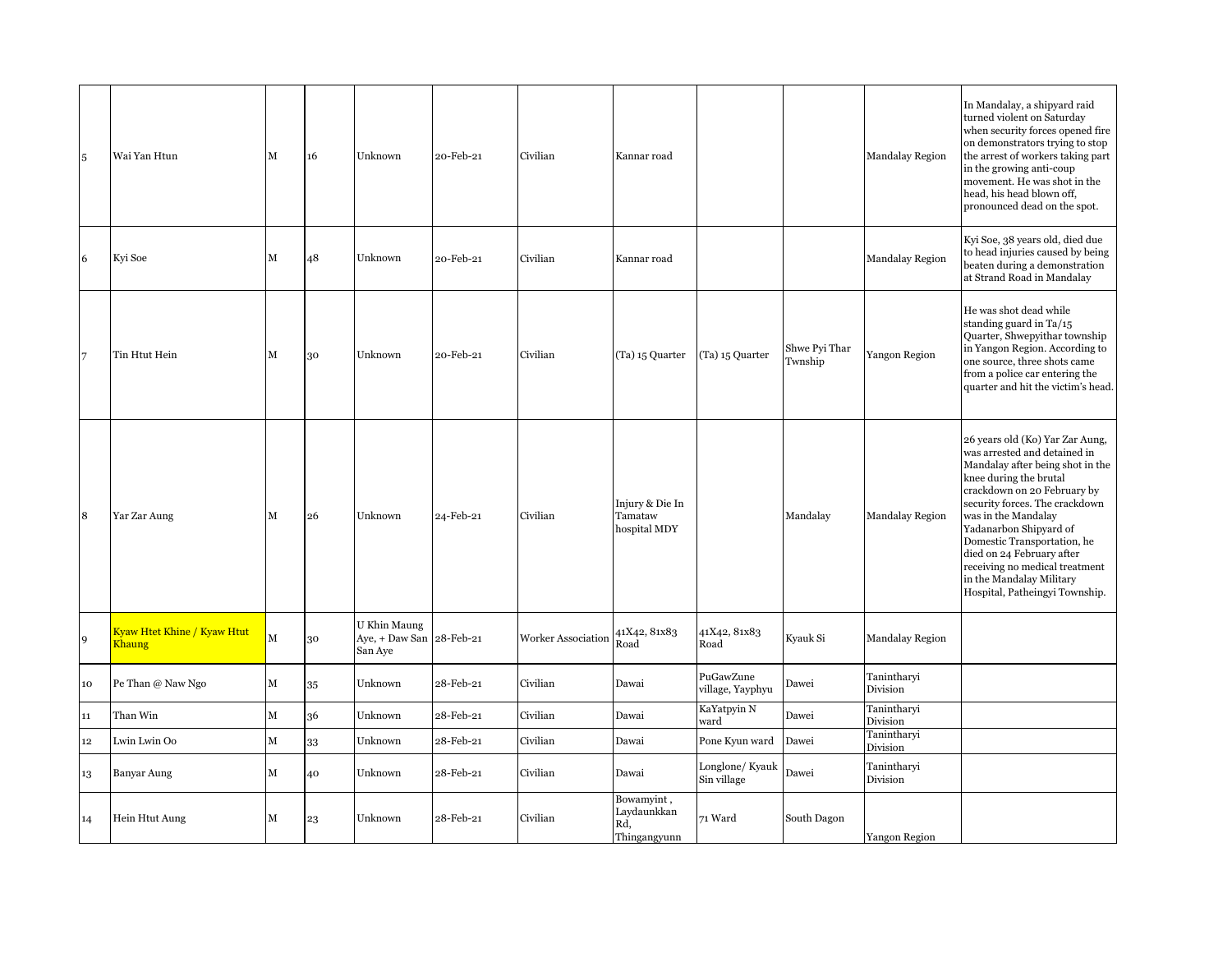| 15 | Tin Nwet Yi, Daw              | F | 59 | Unknown                                  | 28-Feb-21  | Teacher                            | Education<br>Strike,<br>Kveemvindine   |                                                        | <b>Hlaing Tharyar</b><br>T/s | Yangon Region         |                                                                           |
|----|-------------------------------|---|----|------------------------------------------|------------|------------------------------------|----------------------------------------|--------------------------------------------------------|------------------------------|-----------------------|---------------------------------------------------------------------------|
| 16 | Zin Linn Htet                 | M | 20 | U Tint Lwin +<br>Daw Myint<br>Myint Mu   | 28-Feb-21  | Worker                             | Helden,<br>Kamaryut                    | Innwa village                                          | Kyeikhto Tsp                 | Mon state             |                                                                           |
| 17 | Nyi Nyi Aung Htet Naing       | М | 23 | Unknown                                  | 28-Feb-21  | Student                            | Helden                                 | Hlawkar                                                | Shwe Pyi Thar<br>Twnship     | Yangon Region         |                                                                           |
| 18 | Maung Soe @ Sithu Soe         | М | 16 | U Htay Aung +<br>Daw Hla Hla<br>San      | 28-Feb-21  | Civilian                           | Bago Kannar<br>road                    | Manaw Thukha 1<br>street,<br>Zaingganine<br>North ward | Bago                         | <b>Bago Region</b>    |                                                                           |
| 19 | Kyi Hlaing Min @ Gaung Gyi    | М | 18 | U Zaw Yi +<br>Daw Yi Myint               | 28-Feb-21  | Civilian                           | Bago Kannar<br>road                    | MaZin 1 street,<br>Olaysu<br>Kyunntharyar<br>ward      | Bago                         | Bago Region           |                                                                           |
| 20 | Nay Myo Oo @ Nay Lin Aung     | M | 34 | Unknown                                  | 28-Feb-21  | Civilian                           | Pakhoku Strike                         | No <sub>3</sub> Street, NO <sub>3</sub><br>Ward,       | Pakhoku T/s                  | Magwe Region          |                                                                           |
| 21 | Maung Maung Oo                | М | 40 | Unknown                                  | 28-Feb-21  | <b>Worker Association</b>          | Mandalay strike<br>place               |                                                        | Kyauk Si                     | Mandalay Region       |                                                                           |
| 22 | Daw Day Si @ A Pu             | F | 32 | U Maung Ngal                             | 28-Feb-21  | Civilian                           | 35 st, conor of<br>76 road             | 34x36                                                  |                              | Mandalay Region       |                                                                           |
| 23 | Zin Myo Thu                   | М | 19 | Unknown                                  | 28-Feb-21  | Civilian                           | Mawlamyine<br>strike at kannar<br>road |                                                        | Mawlamyine                   | Mon state             |                                                                           |
| 24 | Thiha Zaw @ Naung Naung       | М | 16 | $U$ Soe Win +<br>Daw Thin Thin<br>Khaing | 2-Mar-21   | Student                            | Near Satthwar<br>village               | Satthwar $No(5)$<br>ward                               | Taungtwin Gyi<br>township    | Magwe Region          | He was killed when the military<br>came into his ward and opened<br>fire. |
| 25 | Zin Ko Ko Thaw                | М | 14 | U Pho Wa+<br>Ma Htar                     | 3-Mar-21   | Student                            | Myingyan strike                        | No 19, Sone Lone                                       | Myingyin<br>Township         | Mandalay Region       | Shot in the head with gunfire                                             |
| 26 | Myo Naing Lin @ Pho Linn      | М | 39 | Unknown                                  | 3-Mar-21   | Civilian                           | 84 street and 30<br>street             | 15x16, 65 Road                                         | Mandalay                     | Mandalay Region       | Shot in the chest with gunfire                                            |
| 27 | Kyal Sin @ Kyar Shee          | F | 19 | Daw Aye Aye<br>Myint                     | 3-Mar-21   | Student                            | 84 street and 30<br>street             | 15x16, 65 Road                                         |                              | Mandalay Region       | Shot in the head with gunfire                                             |
| 28 | Nay Myo Aung @ Kalar Lay      | М | 16 | Unknown                                  | $3-Mar-21$ | Student                            | Mandalay strike<br>place               | 58 Between<br>Khansitthar st<br>and Pyusawhtee<br>road | Pyigyeetagon<br>Township     | Mandalay Region       |                                                                           |
| 29 | Myint Myint Zin @ Kyi Lin Aye | F | 36 | Unknown                                  | 3-Mar-21   | Teacher                            | Monywa strike                          |                                                        | Monywa<br>Township           | <b>Sagaing Region</b> | Shot in the stomach with gunfire                                          |
| 30 | Kyawt Nandar Aung             | F | 19 | Unknown                                  | $3-Mar-21$ | King & Queen<br><b>Hotel Staff</b> | Monywa strike                          |                                                        | Monywa<br>Township           | <b>Sagaing Region</b> | Shot in the head with gunfire                                             |
| 31 | Min Khant Kyaw @ Pho Thal     | M | 17 | Unknown                                  | 3-Mar-21   | Student                            | Monywa strike                          | Nanna Won ward                                         | Monywa<br>Township           | <b>Sagaing Region</b> | Shot in the stomach with gunfire                                          |
| 32 | Ko Moe Aung                   | М | 23 | Unknown                                  | 3-Mar-21   | Civilian                           | Monywa strike                          |                                                        | Monywa<br>Township           | <b>Sagaing Region</b> | Shot in the thigh with a bullet                                           |
| 33 | Zaw Thein Aung                | М | 20 | Unknown                                  | 3-Mar-21   | Civilian                           | Monywa strike                          |                                                        | Monywa<br>Township           | <b>Sagaing Region</b> | Shot in the head with gunfire                                             |
| 34 | Naing Win                     | М | 45 | Unknown                                  | $3-Mar-21$ | Civilian                           | Monywa strike                          |                                                        | Monywa<br>Township           | <b>Sagaing Region</b> | Have not returned yet the dead<br>body                                    |
| 35 | Kay Za Win                    | М | 39 | U Kyaw Swe +<br>Daw Win May              | 3-Mar-21   | Poet                               | Monywa strike                          |                                                        | Monywa<br>Township           | Sagaing Region        |                                                                           |
| 36 | Wai Yan @ Kan Chun            | М | 25 | Unknown                                  | $3-Mar-21$ | Civilian                           | Monywa strike                          |                                                        | Monywa<br>Township           | Sagai Region          |                                                                           |
| 37 | Hein Htet Aung                | М | 19 | Unknown                                  | $3-Mar-21$ | Civilian                           | N/Okkalapa<br>Strike                   | ward 2, 5 street                                       | N/Okkalapa                   | Yangon Region         | Shot in the head with gunfire                                             |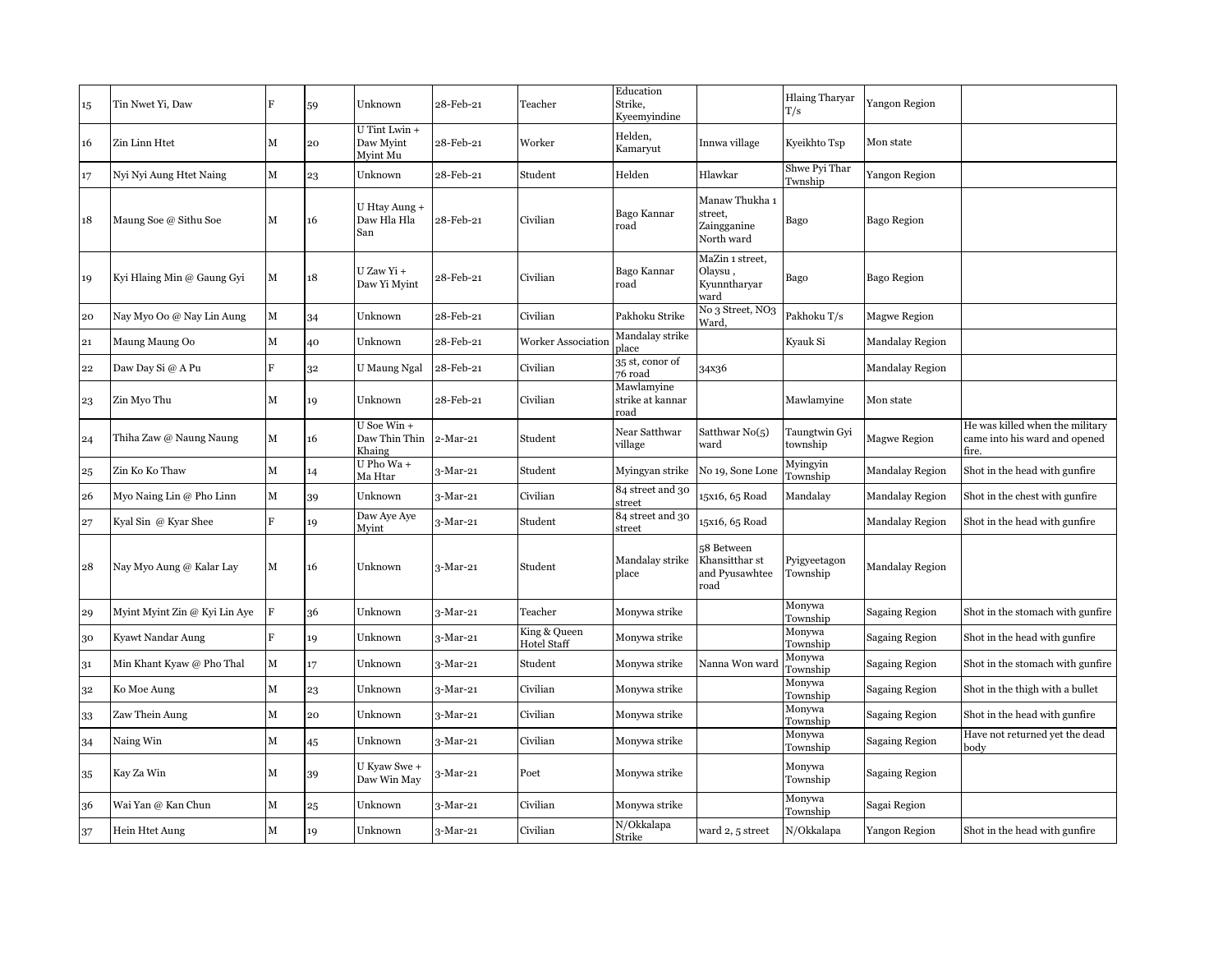| 38 | Pho Chit                                | М | 22 | U Win Maung                      | 3-Mar-21                                       | Civilian                                              | N/Okkalapa<br>Strike           | 48 Ward, North<br>Dagon                                    | North Dagon<br>Township | Yangon Region          | Shot in the head with gunfire                                                                                                                                                                                                                                                                                                                                                                                                                                 |
|----|-----------------------------------------|---|----|----------------------------------|------------------------------------------------|-------------------------------------------------------|--------------------------------|------------------------------------------------------------|-------------------------|------------------------|---------------------------------------------------------------------------------------------------------------------------------------------------------------------------------------------------------------------------------------------------------------------------------------------------------------------------------------------------------------------------------------------------------------------------------------------------------------|
| 39 | Yar Zar Min                             | M | 20 | U Htav Win                       | 3-Mar-21                                       | Civilian                                              | N/Okkalapa<br>Strike           |                                                            | N/Okkalapa<br>Township  | Yangoon Region         | Shot in the head with gunfire                                                                                                                                                                                                                                                                                                                                                                                                                                 |
| 40 | Arkar Moe / Arkar Soe                   | M | 25 | U Khin Maung<br>Myint            | 3-Mar-21                                       | Civilian                                              | N/Okkalapa<br>Strike           | Tadargyi ward                                              | N/Okkalapa<br>Township  | Yangoon Region         | Shot in the left chest with<br>gunfire                                                                                                                                                                                                                                                                                                                                                                                                                        |
| 41 | Zwel Htet Soe                           | M | 20 | Unknown                          | $3-Mar-21$                                     | Civilian                                              | N/Okkalapa<br>Strike           | 42 Ward, NDGN                                              | North Dagon<br>Township | Yangoon Region         | Shot in the head with gunfire                                                                                                                                                                                                                                                                                                                                                                                                                                 |
| 42 | Min Oo                                  | M | 21 | Unknown                          | $3-Mar-21$                                     | Civilian                                              | N/Okkalapa<br>Strike           | No. 45, Marga 3<br>street. Ward 2                          | N/Okkalapa<br>Township  | Yangon Region          |                                                                                                                                                                                                                                                                                                                                                                                                                                                               |
| 43 | Sithu Shein @ Myat Thu Shein            | М | 18 | U Myat Kyaw<br>Thu               | 3/3/2021 injury<br>and passaway on<br>4 Mar 21 | Student                                               | N/Okkalapa<br>Strike           | Htawinbal ward.<br>Thitsar pan<br>street, (No 80)<br>lane  | N/Okkalapa<br>Township  | Yangon Region          | He died on March 4 due to two<br>gunshot wounds                                                                                                                                                                                                                                                                                                                                                                                                               |
| 44 | Tun Maung                               | М | 47 | U Hayman<br>Daw Yaw +<br>Daw Cho | 3 Mar 21 Injury<br>and on 4 Mar 21<br>passaway | Civilian                                              | N/Okkalapa<br>Strike           | No(157)Thitsar<br>Pann<br>road, Myaouyin<br>farm, (L)ward, | North Okkalapy          | Yangon Region          | He fell on the ground during the<br>crackdown and suffered head<br>injury. He died while he was<br>receiving the medical treatment.                                                                                                                                                                                                                                                                                                                           |
| 45 | Mang Suan Khai @ Wai Yan<br>Maung Maung | M | 27 | U Maung<br>Maung                 | 3 Mar 21 Injury<br>and on 6 Mar 21<br>passaway | Civilian                                              | N/Okkalapa<br>Strike           | No(1169),<br>Bopayo road, 4<br>ward,                       | East Dagon              | Yangoon Region         | He was shot twice in the thigh.<br>He died of a head injury due to<br>beatings.                                                                                                                                                                                                                                                                                                                                                                               |
| 46 | Aung Myint Myat                         | М | 19 | Unknown                          | 3-Mar-21                                       | University Student,<br>2nd year<br>Civil, MTU, Magway | Magwe strike                   |                                                            | Salin Township          | <b>Magwe Region</b>    | Shot in the head with gunfire                                                                                                                                                                                                                                                                                                                                                                                                                                 |
| 47 | Htet Wai Htoo                           | М | 19 | Unknown                          | $3-Mar-21$                                     | Student                                               | Mawlamyine<br>strike           |                                                            | Mawlamyine              | Mon state              |                                                                                                                                                                                                                                                                                                                                                                                                                                                               |
| 48 | Zin Myo Maung                           | M | 18 | Unknown                          | $3-Mar-21$                                     | Civilian                                              | Kalay Strike                   |                                                            | Kalay Township          | <b>Sagaing Region</b>  |                                                                                                                                                                                                                                                                                                                                                                                                                                                               |
| 49 | Zaw Myo                                 | М | 20 | Unknown                          | 5-Mar-21                                       | Civilian                                              | 111 Rd, Between<br>48x49,      | Manawhalyi<br>Road, between<br>52x53                       | Mandalay<br>Townsip     | Mandalay Region        | Shot in the neck with gunfire.                                                                                                                                                                                                                                                                                                                                                                                                                                |
| 50 | Naing Min Ko                            | М | 20 | Unknown                          | 5-Mar-21                                       | Civilian                                              | Mya Taung<br>Monestry          | 88 x 53 street,<br>Mandalay                                | Mandalay<br>Townsip     | <b>Mandalay Region</b> | He was arrested with two<br>gunshot wounds to the thigh<br>during a strike, his family was<br>informed later he had died.                                                                                                                                                                                                                                                                                                                                     |
| 51 | Khin Maung Latt                         | М | 58 | Unknown                          | 7-Mar-21                                       | NLD 7 Ward, chair<br>person of pabalden<br>t/s        | YGN<br>Interrogation<br>Center |                                                            | Pabaltan T/s            | Yangoon Region         | A ward chair for the National<br>League for Democracy (NLD)<br>party in Yangon's Pabedan<br>Township died on Sunday after<br>security forces took him from<br>his home during a Saturday<br>night raid on the city. Family<br>members of 58-year-old Khin<br>Maung Latt were informed by<br>officials from the Pabedan<br>police station on Sunday<br>morning that they needed to<br>come and retrieve his body from<br>the Mingalardon Military<br>Hospital. |